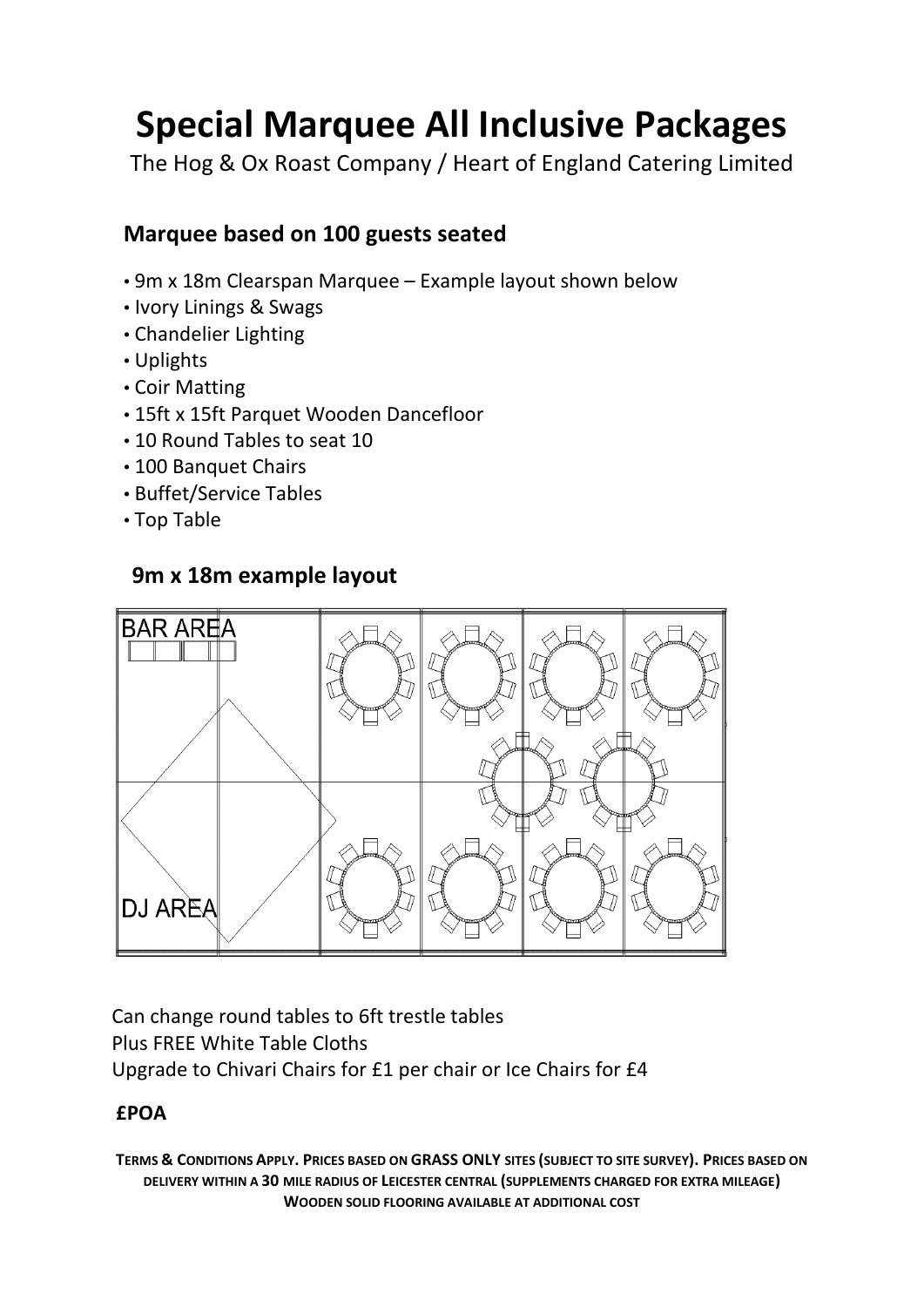# **Marquee based on 150 guests seated**

- 9m x 21m Clearspan Marquee Example layout shown below
- Ivory Linings & Swags
- Chandelier Lighting
- Uplights
- Coir Matting
- 15ft x 15ft Parquet Wooden Dancefloor
- 15 Round Tables to seat 10
- 150 Banquet Chairs
- Buffet Tables/Service Tables
- Top Table

#### **9m x 21m example layout**



 Can change round tables to 6ft trestle tables Plus FREE White Table Cloths Upgrade to Chivari Chairs for £1 per Chair or Ice Chairs for £4

#### **£POA**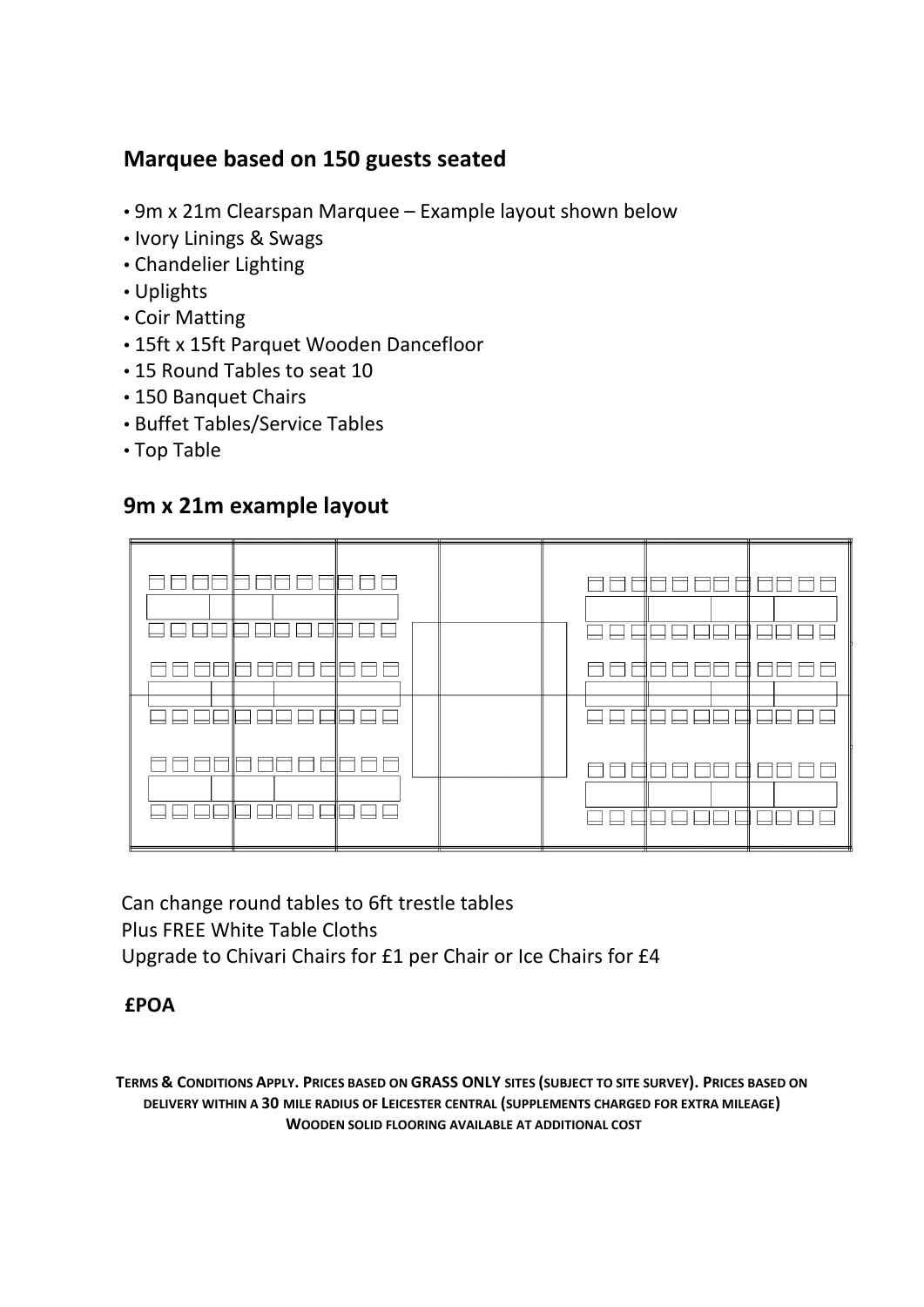# **Marquee based on 180 guest seated**

- 12m x 21m Clearspan Marquee Example layout shown below
- Ivory Linings & Swags
- Chandelier Lighting
- Uplights
- Coir Matting
- 15ft x 15ft Parquet Wooden Dancefloor
- 17 Round Tables to seat 10
- 180 Banquet Chairs
- Buffet/Service Tables
- Top Table

## **12m x 21m example layout**



 Can change round tables to 6ft trestle tables Plus FREE White Table Cloths

Upgrade to Chivari Chairs for £1 per Chair or Ice Chairs for £4

#### **£POA**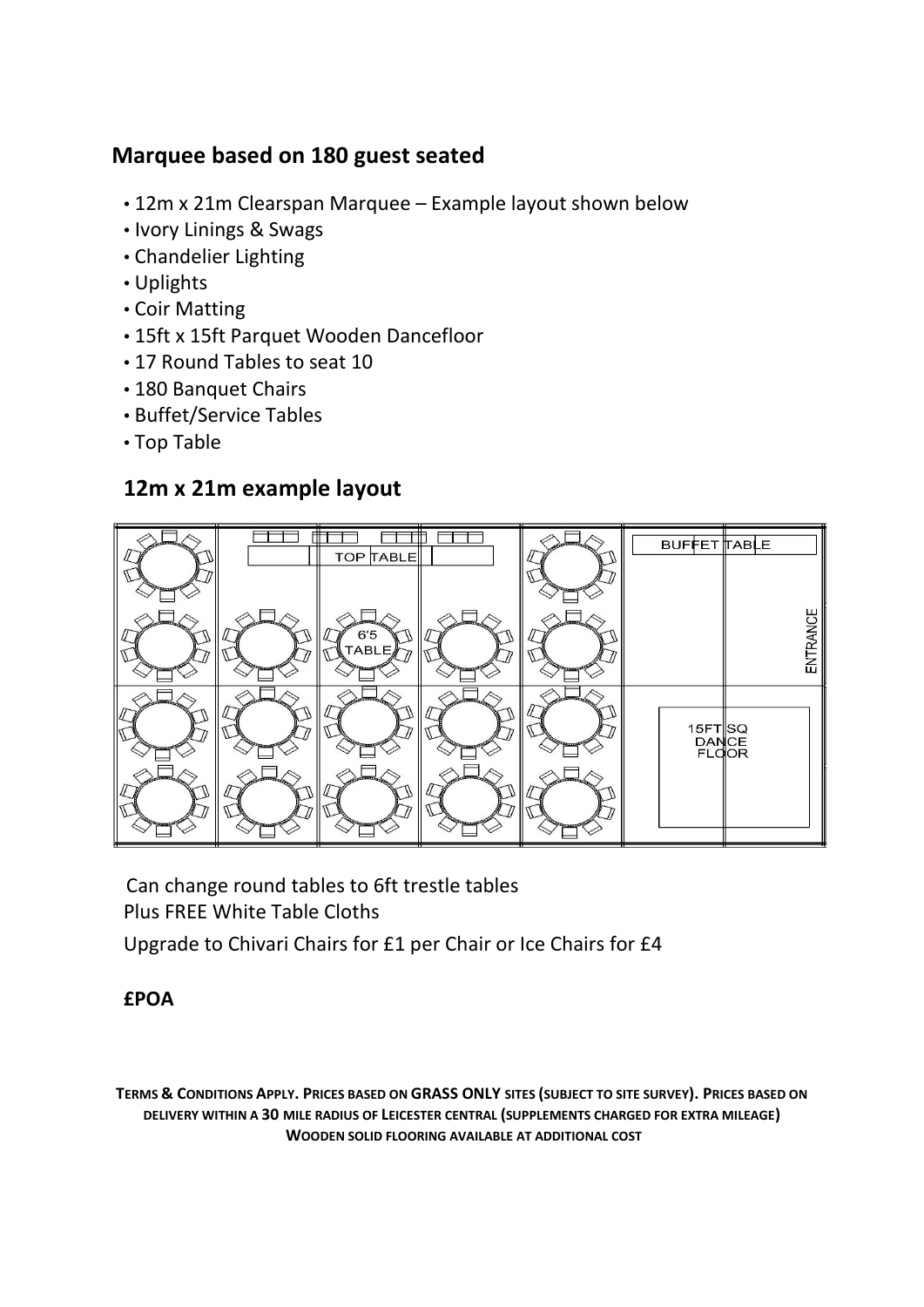# **Marquee based on 200 guests seated**

- 9m x 30m Clearspan Marquee Example layout shown below
- Ivory Linings & Swags
- Chandelier Lighting
- Uplights
- Coir Matting
- 15ft x 15ft Parquet Wooden Dancefloor
- 20 Round Tables to seat 10
- 200 Banquet Chairs
- Buffet Tables/Service Tables
- Top Table

#### **9m x 30m example layout**



Can change round tables to 6ft trestle tables Plus FREE White Table Cloths Upgrade to Chivari Chairs for £1 per Chair or Ice Chairs for £4

#### **£POA**